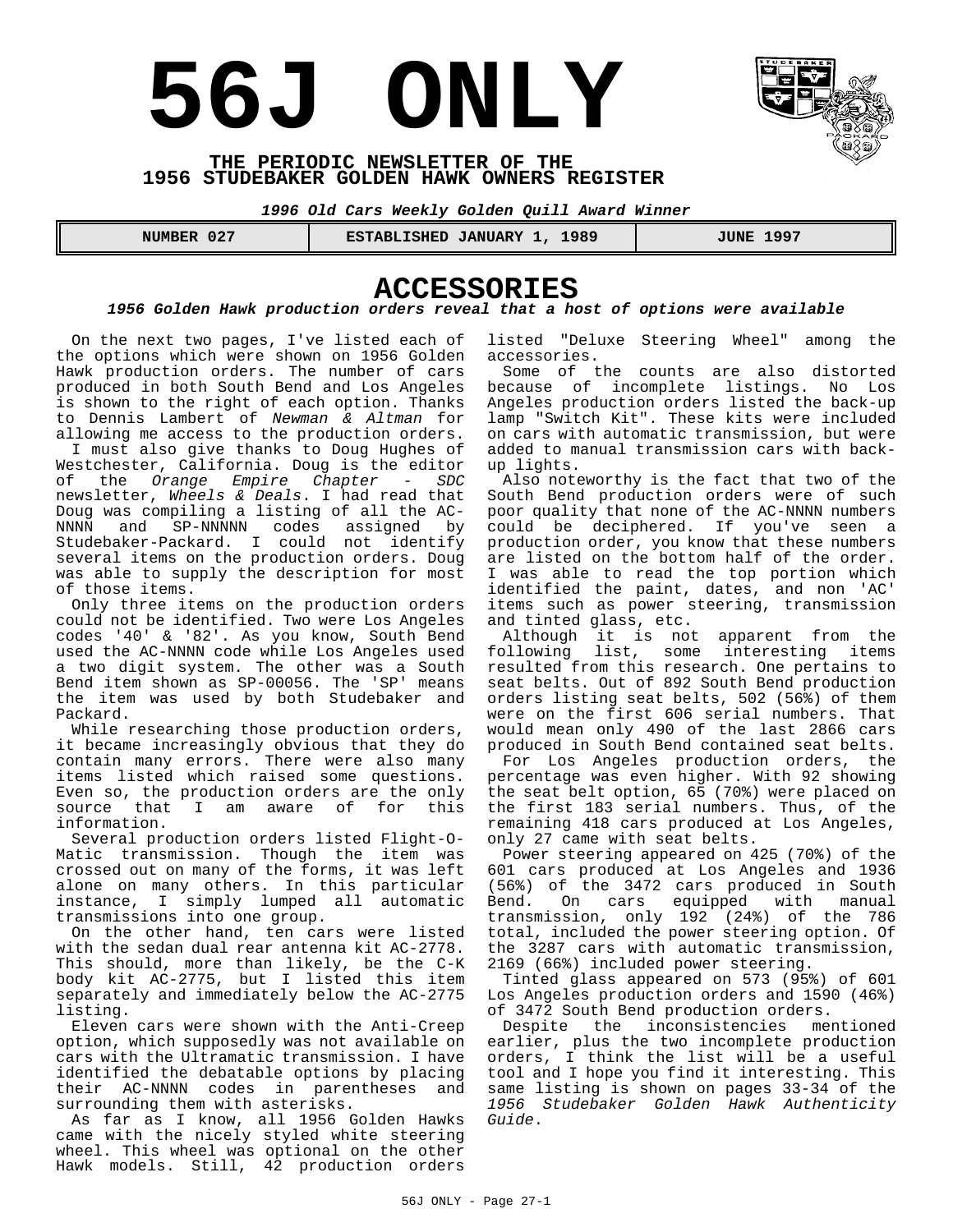## **1956 STUDEBAKER GOLDEN HAWK EQUIPMENT LIST**

TAKEN FROM THE ORIGINAL PRODUCTION ORDERS

|                                                                                                                                                                                                                                                      | SB                             |                | LA TOTAL                   |
|------------------------------------------------------------------------------------------------------------------------------------------------------------------------------------------------------------------------------------------------------|--------------------------------|----------------|----------------------------|
|                                                                                                                                                                                                                                                      | 0                              | 1              | $\mathbf{1}$               |
|                                                                                                                                                                                                                                                      | $\mathbf{1}$                   | $\Omega$       | $\overline{1}$             |
|                                                                                                                                                                                                                                                      | 304                            | 41             | 345                        |
|                                                                                                                                                                                                                                                      | 398                            | 90             | 488                        |
|                                                                                                                                                                                                                                                      | 1590                           | 573            | 2163                       |
|                                                                                                                                                                                                                                                      | $\overline{1}$                 | 592            | 593                        |
|                                                                                                                                                                                                                                                      | 709                            | 77             | 786                        |
|                                                                                                                                                                                                                                                      | 2763                           | 524            | 3287                       |
|                                                                                                                                                                                                                                                      | 2                              | 1              | 3                          |
|                                                                                                                                                                                                                                                      | 1936                           | 425            | 2361                       |
|                                                                                                                                                                                                                                                      | $\overline{\phantom{0}}^2$     | 1              | $\overline{\phantom{a}}$ 3 |
|                                                                                                                                                                                                                                                      | $\overline{0}$                 | 3              | $\overline{\mathbf{3}}$    |
|                                                                                                                                                                                                                                                      | 8                              | 598            | 606                        |
|                                                                                                                                                                                                                                                      | 166                            | 0              |                            |
|                                                                                                                                                                                                                                                      |                                |                | 166                        |
|                                                                                                                                                                                                                                                      | $\overline{1}$                 | $\Omega$       | - 1                        |
|                                                                                                                                                                                                                                                      | 56                             | 0              | 56                         |
|                                                                                                                                                                                                                                                      | 93                             | 0              | 93                         |
|                                                                                                                                                                                                                                                      | $\sim$ 1                       | $\Omega$       | - 1                        |
|                                                                                                                                                                                                                                                      | 5                              | $\Omega$       | $-5$                       |
|                                                                                                                                                                                                                                                      | 1                              | 1              | 2                          |
|                                                                                                                                                                                                                                                      | 1558                           | 262            | 1820                       |
|                                                                                                                                                                                                                                                      | 3150                           | 576            | 3726                       |
|                                                                                                                                                                                                                                                      |                                | 588            | 3972                       |
|                                                                                                                                                                                                                                                      | 27                             | 15             | 42                         |
|                                                                                                                                                                                                                                                      | $\Omega$                       | 6              | 6                          |
|                                                                                                                                                                                                                                                      | $\mathbf{1}$                   | $\Omega$       | - 1                        |
|                                                                                                                                                                                                                                                      | $\mathbf{1}$                   | $\Omega$       | $\overline{1}$             |
|                                                                                                                                                                                                                                                      | 19                             | $\mathbf{1}$   | 20                         |
|                                                                                                                                                                                                                                                      | 11                             | $\Omega$       | 11                         |
|                                                                                                                                                                                                                                                      | 9                              | 2              | 11                         |
|                                                                                                                                                                                                                                                      | 5                              | $\mathbf{1}$   | 6                          |
|                                                                                                                                                                                                                                                      | $5\overline{5}$                | 4              | 9                          |
| $\star$<br>HC HEAD<br>$*$ . The second contract of the second contract of the second contract of the second contract of the second contract of the second contract of the second contract of the second contract of the second contract of the seco  | $\mathbf{3}$                   | $\Omega$       | $\overline{3}$             |
| 950 TO 1 CYL HEAD * *                                                                                                                                                                                                                                | 1                              | $\Omega$       | 1                          |
| LC HEAD, 825 TO 1 CYL HEAD (ENGINE XH, USED ON EXPORT MODELS)                                                                                                                                                                                        | 58                             | $\Omega$       | 58                         |
| LUG LITE DON'T KNOW IF THIS IS THE SAME AS AC-2767                                                                                                                                                                                                   | 64                             | 0              | 64                         |
| METRIC SPEEDOMETER<br>and the contract of the contract of the contract of the contract of the contract of the contract of the contract of the contract of the contract of the contract of the contract of the contract of the contract of the contra | 143                            | 0              | 143                        |
|                                                                                                                                                                                                                                                      | -13                            | $\Omega$       | 13                         |
| and the contract of the contract of the contract of the contract of the contract of the contract of the contract of the contract of the contract of the contract of the contract of the contract of the contract of the contra<br>SSF UNDERCOATING   | 16                             | 0              | 16                         |
|                                                                                                                                                                                                                                                      |                                | $\Omega$       | $\overline{\phantom{0}}$   |
|                                                                                                                                                                                                                                                      | $\overline{\phantom{0}}$<br>25 | $\Omega$       | 25                         |
| * $(AC-1708)$ * ROLON TIRE CHAINS 7:10 X 15 COMMANDER                                                                                                                                                                                                | $\overline{1}$                 | $\Omega$       | $\overline{1}$             |
|                                                                                                                                                                                                                                                      |                                |                |                            |
| AC-1855                                                                                                                                                                                                                                              | 21                             | $\overline{0}$ | 21                         |
| $AC-2028$<br>FRONT FENDER SPLASHGUARDS, PAIR                                                                                                                                                                                                         | 6                              | 0              | - 6                        |
| $AC - 2029$<br>COVER, ACCELERATOR PEDAL                                                                                                                                                                                                              | 8                              | 0              | 8                          |
| SPEAKER KIT, REAR SEAT (USE AC-2777)<br>$AC - 2302$                                                                                                                                                                                                  | 560                            | 55             | 615                        |
| $AC - 2334$<br>SWITCH KIT, BACK-UP LAMP-LHC (WITH ST, AND OD LESS POWER STEERING)                                                                                                                                                                    |                                |                |                            |
| a constitution of the constitution of the constitution of the constitution of the constitution of the constitution of the constitution of the constitution of the constitution of the constitution of the constitution of the                        | 239                            | 0              | 239                        |
| MIRROR, STRAT-O-VUE OUTSIDE (RIGHT OR LEFT SIDE)<br>AC-2340                                                                                                                                                                                          | 41                             | 0              | 41                         |
| MIRROR, STRAT-O-VUE OUTSIDE (LEFT SIDE ONLY)<br>AC-2340                                                                                                                                                                                              | - 7                            | 0              | 7                          |
| INTERIOR GLARE PROOF TILT MIRROR<br>AC-2354                                                                                                                                                                                                          | 10                             | 0              | 10                         |
| $AC-2366$                                                                                                                                                                                                                                            | 13                             | 0              | 13                         |
| MAT, LEFT FRONT FLOOR CARPET - C-K - LHC<br>AC-2367                                                                                                                                                                                                  | 18                             | 0              | 18                         |
| MAT, RIGHT FRONT FLOOR CARPET - C-K -LHC<br>$AC - 2368$                                                                                                                                                                                              | 15                             | 0              | 15                         |
| CAP AND DISK, HUB (WIRE WHEEL) $(63)$<br>AC-2425                                                                                                                                                                                                     | 46                             | 57             | 103                        |
| SWITCH KIT, BACK-UP LAMP-LHC (WITH ST, AND OD WITH POWER STEERING)<br>$AC - 2444$                                                                                                                                                                    |                                |                |                            |
|                                                                                                                                                                                                                                                      | 83                             | 0              | 83                         |
| * (AC-2481) * STAINLESS STEEL WHEEL TRIM RING                                                                                                                                                                                                        | 3                              | 0              | 3                          |
| * $(AC-1401)$ * RING, WHEEL TRIM - STAINLESS STEEL                                                                                                                                                                                                   | 1                              | 0              | 1                          |
| AC-2495<br>REGAL LICENSE PLATE FRAME (PLASTIC WINDOW)                                                                                                                                                                                                | $\Omega$                       | $\Omega$       | 0                          |
| SPORTSTER HUB (SPINNER) FOR AC-2492 & AC-2314 COVERS<br>* $(AC-2497)$ *                                                                                                                                                                              | $\mathbf{1}$                   | 0              | 1                          |
| ANTENNA KIT, INTERNALLY CONTROLLED (68)<br>$AC - 2688$                                                                                                                                                                                               | 2134                           | 472            | 2606                       |
| ANTENNA KIT, FRONT EXTERNALLY CONTROLLED (67)<br>AC-2689                                                                                                                                                                                             | 291                            | 18             | 309                        |
| $AC - 2699$                                                                                                                                                                                                                                          | - 15                           | 0              |                            |
| AC-2704                                                                                                                                                                                                                                              | $\overline{\phantom{a}}^2$     | 0              | 15<br>- 2                  |
|                                                                                                                                                                                                                                                      |                                | 0              |                            |
| AC-2728<br>MIRROR, SUPER-VUE OUTSIDE (RIGHT OR LEFT SIDE)                                                                                                                                                                                            | 44                             |                | 44                         |
|                                                                                                                                                                                                                                                      | 16                             | $\Omega$       | 16                         |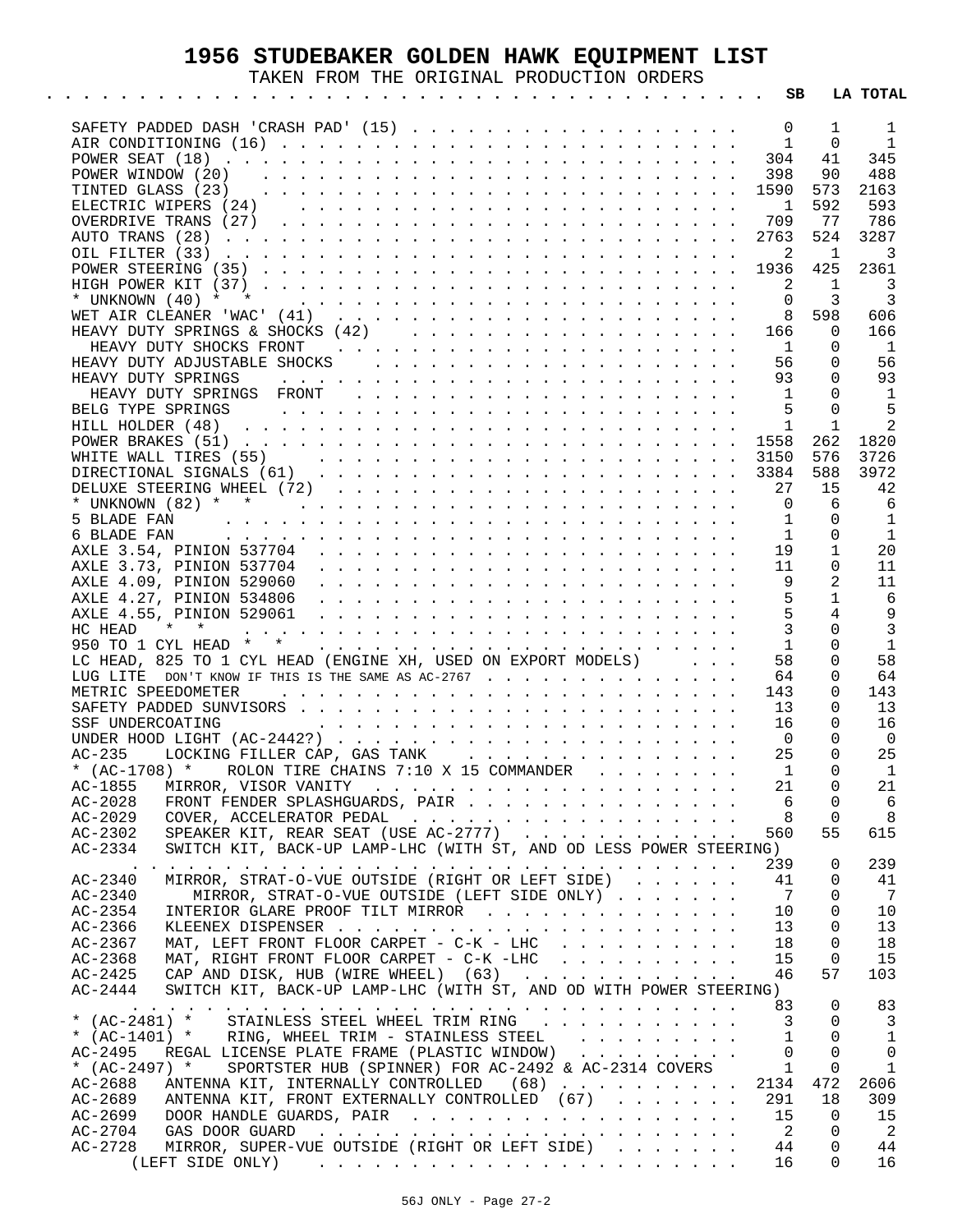### **1956 STUDEBAKER GOLDEN HAWK EQUIPMENT LIST**

TAKEN FROM THE ORIGINAL PRODUCTION ORDERS

|                            | * (AC-2736) * ADAPTER KIT FOR AC-2366 TISSUE DISPENSER                                                                                                                                                                                                                              | $\mathbf{1}$                  | 0               | 1              |
|----------------------------|-------------------------------------------------------------------------------------------------------------------------------------------------------------------------------------------------------------------------------------------------------------------------------------|-------------------------------|-----------------|----------------|
|                            | AC-2738 CAP AND DISK, HUB (FULL DISK) 15" EQUIP (62) 2797                                                                                                                                                                                                                           | - 8                           | 481<br>$\Omega$ | 3278           |
| AC-2743<br>* $(AC-2744)$ * | (BUMPER GUARD KIT, REAR BUMPER-W-Y-F, SEDAN MODELS).                                                                                                                                                                                                                                | 6                             | 0               | 8<br>6         |
| AC-2747                    | RADIO, "STRATOLINE" AUTOMATIC TUNING - $C-K$ (66)                                                                                                                                                                                                                                   | 2479                          | 500             | 2979           |
| * $(AC-2745)$ *            | RADIO, "STRATOLINE" AUTOMATIC TUNING - W-Y-F-D SEDANS                                                                                                                                                                                                                               | $\sim$ 1                      | $\Omega$        | 1              |
| $AC - 2748$                | RADIO, "STARLINE" MANUAL TUNING - $C-K$ (65)                                                                                                                                                                                                                                        | 210                           | 15              | 225            |
| * $(AC-2746)$ *            | RADIO, "STARLINE" MANUAL TUNING - W-Y-F-D SEDANS                                                                                                                                                                                                                                    | $\sim$ 1                      | $\Omega$        | 1              |
| $AC-2750$                  | CIGAR LIGHTER COMPLETE (75)                                                                                                                                                                                                                                                         | 3127                          | 567             | 3694           |
| $AC - 2752$                |                                                                                                                                                                                                                                                                                     | $\overline{\phantom{a}}$ 3    | $\Omega$        | - 3            |
| $AC-2754$                  | DEFLECTOR, OUTLET PIPE (incls. screw) C-K                                                                                                                                                                                                                                           | 82                            | $\Omega$        | 82             |
| $AC - 2756$                | CLOCK KIT, ELECTRIC $(74)$                                                                                                                                                                                                                                                          | 3056                          | 554             | 3610           |
| * $(AC-2755)$ *            | CLOCK KIT, ELECTRIC W-F-E-P-Y (SEDANS)                                                                                                                                                                                                                                              | 4                             | 0               | 4              |
| $AC - 2762$                | BACK-UP LAMP KIT - C-K-D (70) 2247                                                                                                                                                                                                                                                  |                               | 538             | 2785           |
| * $(AC-2761)$ *            | $\texttt{BACK-UP}$ LAMP KIT - W-F-Y (SEDANS)                                                                                                                                                                                                                                        | $\mathbf{1}$                  | $\Omega$        | 1              |
| AC-2765                    |                                                                                                                                                                                                                                                                                     | 6                             | $\Omega$        | 6              |
| AC-2766                    |                                                                                                                                                                                                                                                                                     | $\overline{\phantom{a}}$      | $\Omega$        | 3              |
| AC-2767                    | TRUNK AND UTILITY LIGHT EOUIPMENT                                                                                                                                                                                                                                                   |                               |                 |                |
| $AC-2769$                  | (CORD, REEL, BRACKET, GROMMET, CABLES)<br>CLIMATIZER AND DEFROSTER KIT W/HEATING UNITS - C-K (USA) (60)3066                                                                                                                                                                         | 17                            | 0               | 17             |
|                            | * (AC-2770) * ANTI-CREEP KIT (NOT USED ON 56J) 11                                                                                                                                                                                                                                   |                               | 422<br>$\Omega$ | 3488<br>11     |
| $AC - 2774$                | WASHER KIT, WINDSHIELD - LHC $(71)$ 1697                                                                                                                                                                                                                                            |                               | 198             | 1895           |
| * $(AC-2499)$ *            |                                                                                                                                                                                                                                                                                     | $-5$                          | $\Omega$        | - 5            |
| AC-2775                    | ANTENNA KIT, REAR DUAL, EXTERNALLY CONTR. - C-K (68A)                                                                                                                                                                                                                               | 86                            | 5               | 91             |
| * $(AC-2778)$ *            | ANTENNA KIT, REAR DUAL, EXTERNAL CONT. W-F-Y (SEDANS)                                                                                                                                                                                                                               | 10                            | $\Omega$        | 10             |
| $AC - 2776$                | KIT, PARKING BRAKE WARNING LIGHT                                                                                                                                                                                                                                                    | 40                            | 0               | 40             |
| AC-2777                    | SPEAKER KIT, REAR SEAT (69)                                                                                                                                                                                                                                                         | 409                           | 40              | 449            |
| $AC - 2780$                | WIRE WHEEL OVERLAY (PROTOTYPE)                                                                                                                                                                                                                                                      | 84                            | $\Omega$        | 84             |
| AC-2787                    |                                                                                                                                                                                                                                                                                     | $\overline{\phantom{0}}^2$    | $\Omega$        | -2             |
| $AC-2796$                  | COVER KIT, VALVE ROCKER ARM CHROME                                                                                                                                                                                                                                                  | $\Omega$                      | 0               | $\Omega$       |
| $AC-2799$                  | CAP AND DISK, HUB (SPOKE TYPE) $(81)$                                                                                                                                                                                                                                               | 208                           | 27              | 235            |
| AC-2810                    | GUARD, CHROME DOOR EDGE - SET OF $2$ - C-K                                                                                                                                                                                                                                          | $\overline{\phantom{0}}$      | $\Omega$        | $\Omega$       |
| AC-2836                    | MIRROR, STARLINE OUTSIDE (FOR RIGHT OR LEFT SIDE)                                                                                                                                                                                                                                   | $\Omega$                      | $\Omega$        | $\Omega$       |
| $AC-2861$                  | MIRROR, REGAL OUTSIDE (FOR RIGHT OR LEFT SIDE)                                                                                                                                                                                                                                      | $\Omega$                      | $\Omega$        | $\Omega$       |
| SP-50023                   |                                                                                                                                                                                                                                                                                     | $\mathbf{1}$                  | $\Omega$        | 1              |
| SP-50048                   | DELUXE LICENSE PLATE FRAME                                                                                                                                                                                                                                                          | 15                            | $\Omega$        | 15             |
| $SP-50049$                 | BRAKE FLUID SAFETY RESERVOIR                                                                                                                                                                                                                                                        | 12                            | $\Omega$        | 12             |
| SP-50055                   | * $(SP-50056)$ * $(UNKNOWN)$                                                                                                                                                                                                                                                        | $\overline{2}$<br>$\mathbf 1$ | $\Omega$<br>0   | 2<br>1         |
|                            | and the contract of the contract of the contract of the contract of the contract of the contract of the contract of the contract of the contract of the contract of the contract of the contract of the contract of the contra<br>SP-5006n____ FRONT SEAT BELT KIT, ALL COLORS (80) | 892                           | 92              | 984            |
|                            | $SP-50060$ FRONT SEAT BELT KIT, GRAY $(80)$                                                                                                                                                                                                                                         | 869                           | 92              | 961            |
|                            | SP-50061 FRONT SEAT BELT KIT, GREEN (80)                                                                                                                                                                                                                                            | $\overline{4}$                | $\Omega$        | $\overline{4}$ |
| SP-50062                   | FRONT SEAT BELT KIT, RED<br>(80)                                                                                                                                                                                                                                                    | 5                             | 0               | 5              |
| SP-50063                   | FRONT SEAT BELT KIT, BLUE<br>(80)<br>.                                                                                                                                                                                                                                              | 1                             | 0               | 1              |
| SP-50064                   | FRONT SEAT BELT KIT, BROWN (80)                                                                                                                                                                                                                                                     | 6                             | 0               | 6              |
| SP-50065                   | FRONT SEAT BELT KIT, BLACK (80)<br>.                                                                                                                                                                                                                                                | 7                             | 0               | 7              |
| SP-5007n                   | REAR SEAT BELT KIT, ALL COLORS (80A)<br>.                                                                                                                                                                                                                                           | 22                            | 1               | 23             |
| SP-50070                   | REAR SEAT BELT KIT, GRAY (80A)<br>.                                                                                                                                                                                                                                                 | 10                            | 1               | 11             |
| SP-50071                   | REAR SEAT BELT KIT, GREEN (80A)<br>.                                                                                                                                                                                                                                                | 0                             | 0               | 0              |
| SP-50072                   | REAR SEAT BELT KIT, RED (80A)<br>.                                                                                                                                                                                                                                                  | 3                             | $\Omega$        | 3              |
| SP-50073                   | REAR SEAT BELT KIT, BLUE (80A)<br><u>.</u>                                                                                                                                                                                                                                          | 2                             | 0               | 2              |
| SP-50074                   | REAR SEAT BELT KIT, BROWN (80A)<br>.                                                                                                                                                                                                                                                | 4                             | 0               | 4              |
| SP-50075                   | REAR SEAT BELT KIT, BLACK (80A)<br>.                                                                                                                                                                                                                                                | 3                             | $\Omega$        | 3              |
|                            | $\frac{1}{2}$                                                                                                                                                                                                                                                                       |                               |                 |                |
|                            | OVERDRIVE TRANS WITH POWER STEERING                                                                                                                                                                                                                                                 | 160                           | 32              | 192            |

- \* ITEMS IDENTIFIED WITH AN ASTERISK ARE THOSE WHICH WERE NOT LISTED AS 1956 GOLDEN HAWK ACCESSORIES.
- () NUMERALS IN PARENTHESES FOLLOWING THE DESCRIPTION ARE THE LOS ANGELES EQUIVALENT TO THE SOUTH BEND AC-NNNN ACCESSORY CODE.

NOTE: THE ACCESSORY CODES ON TWO PRODUCTION ORDERS COULD NOT BE DETERMINED.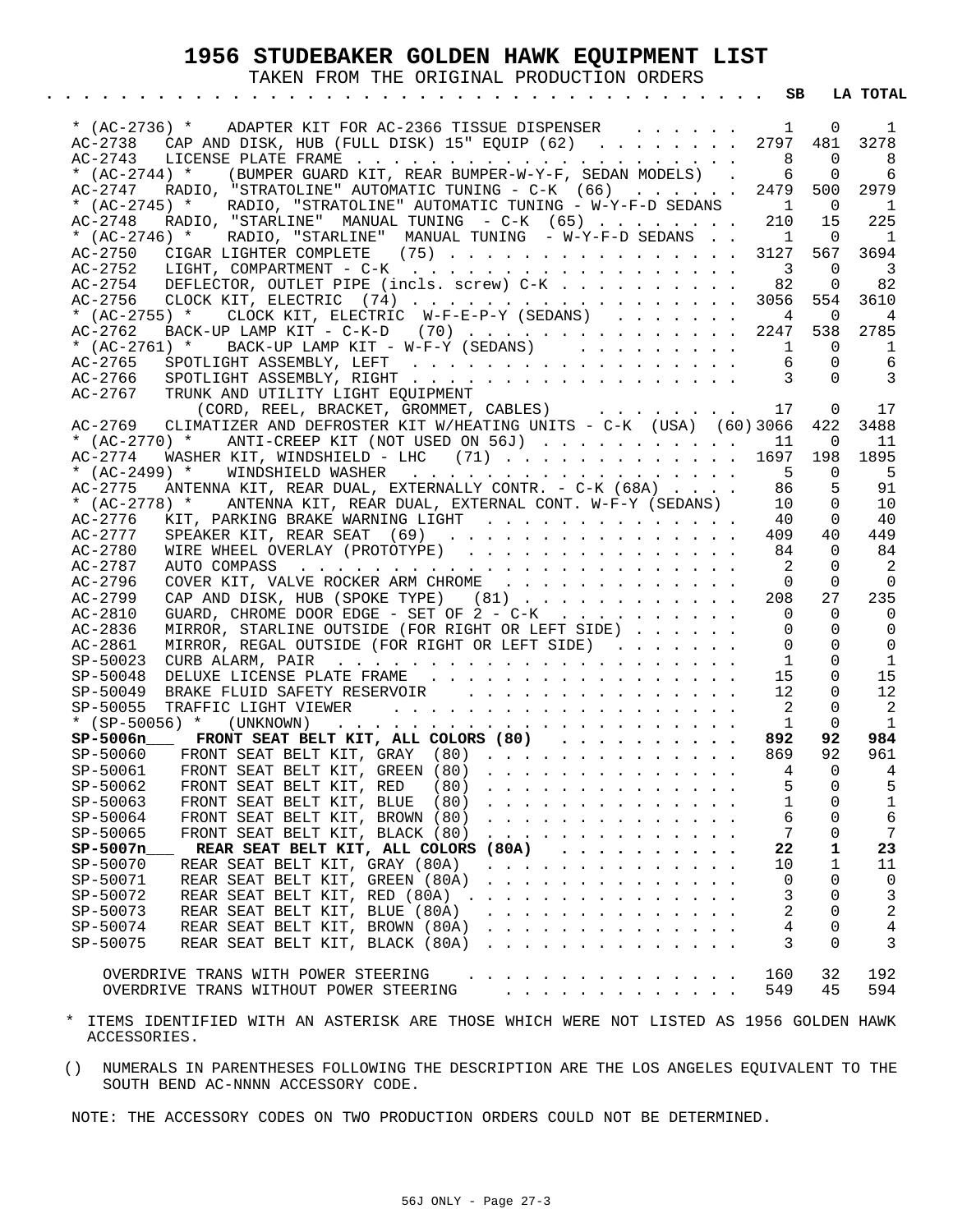It should be remembered that the above list was taken from the original production orders. Although an item was listed on the production order, that doesn't necessarily mean that the car actually was equipped with that item. Conversely, many cars probably had items which never showed up on the production order.

As an example, only 92 production orders listed the various side view mirrors. I'm sure you'll agree that by 1956, side view mirrors were a very popular item. In fact, many owners opted for the mirror on the passenger side also. I started driving in 1956 and I've never owned a car that didn't have at least one side view mirror. I'm sure that dealers installed quite a few mirrors before the customer actually took delivery of the car.

Standard items such as directional signals, cigar lighter, clock, and electric wipers were not always listed. Occasionally, some standard items were specifically deleted.

Still, I think the production orders give a pretty good representation of how each 1956 Golden Hawk was equipped.

So in addition to the standard accessories mentioned above, how did the typical Golden Hawk come equipped in 1956? Automatic transmission, power steering, tinted glass, white wall tires, push button radio with internally controlled antenna, full wheel covers, back-up lamps, and climatizer, were the most often ordered accessories. Windshield washers and power brakes were also high on the list.

This group of accessories, most often, was packaged in a car with either the Ceramic Green/Snowcap White or Sunglow Gold/Snowcap White two tone paint scheme.

#### **DECAL PROJECT COMES UNGLUED** *Producer retires and sells entire stock to major Studebaker parts vendor*

John Brichetto of Autosport Specialty in Knoxville, Tennessee has retired. John produced most of the decals sold by the various vendors. With his retirement, John sold his entire stock of decals to *Newman & Altman* of South Bend, Indiana.

I had been purchasing twenty sets at a time from John at considerable savings. I was passing those savings on to you and still made a couple of bucks for our treasury. I could still purchase twenty sets at a time from *Newman & Altman*, but at a much higher price, and I couldn't charge less than they do.

This means that the price has just gone up and, to get a complete set of decals, you will have to order from three different suppliers.

As you know, I have been selling complete sets, of six engine decals, for \$29.00. Now you will have to pay \$24.00 for just the two valve cover decals alone.

To my knowledge, no Studebaker vendors carry the correct air cleaner/oil bath decal (applique). I had this one reproduced here in Orlando and I will still offer it at the same price.

The valve cover, windshield washer motor, oil filler cap, and the oil filter decals will no longer be available from me. You should be able to order these, except the oil filler cap, from *Newman & Altman, Studebaker of California*, or most of the other major vendors.

The oil filler cap decal can be purchased from at least two sources. One is *Packards International Motor Car Club*, 302 French Street, Santa Ana, California 92701, Tel: 714- 541-8431. The price is \$3.00 and includes shipping via first class mail. The other is *Max Merritt Auto*, P.O. Box 10, Franklin, Indiana 46131, Tel: 800-472-2573. I don't know if the \$3.00 price includes S/H. Ask for decal "E", 1955-1956 oil filler cap.

So now, to get a full set of decals, you will have to order the air cleaner decal from our club, the oil filler cap decal from either *Max Merritt* or *Packards International*, and the remainder from one of the Studebaker vendors.

#### **(NEW) USED CARS**

#### *Many factory Golden Hawks were sold as used cars*

Richard Quinn sent me several pages listing Studebaker cars sold by Studebaker, as used cars. These cars were apparently used by company employees and then later sold. Several of those listed were for 1956 Golden Hawks.

One which initially caught my eye was serial # 6031218. This car was sold to Belts-Beatty Motors, Inc., Daytona Beach, Florida. The sale was approved for \$2,878.07 and the car was used for test purposes at Daytona Beach. My car, 6032195, was delivered to Beltz-Beatty Motors, except that the dealership was actually located in Orlando. Prior to becoming Beltz-Beatty, the dealership was called Price-Collins and I met the grandson of one of the owners, Karick Price. Karick owns a 1948 Commander and is a member of the *Orlando Area Chapter-SDC*.

The next car of interest was 6030751. This car was listed in the December 1973 issue of *Turning Wheels* as owned, at that time, by current member Jim Maxey. According to my records, Jim doesn't own this car anymore.

Two cars from the list are currently owned by two of our members. Jimmie Facklam owns 6032104 which he recently purchased from the previous owner in Texas. Richard Newman owns 6032094 which he shows as a parts car. It may not be with us much longer.

Serial # 6032128 was formerly used by Mr. Duncan McRae. According to *Studebaker the Complete Story* by William A. Cannon and Fred K. Fox, McRae was hired away form Kaiser-Willys in 1955. He handled the bulk of the interior changes on the 1956 sedans and wagons. Later, he became the Director of Styling for *Studebaker-Packard*.

The last car of interest was 6030550. A note on this car indicates that it was sold with an air conditioner. Unfortunately, the production order for this car was one of the two mentioned earlier that was of extremely poor quality and the accessories could not be clearly identified. Nothing on it, however, resembled air conditioning.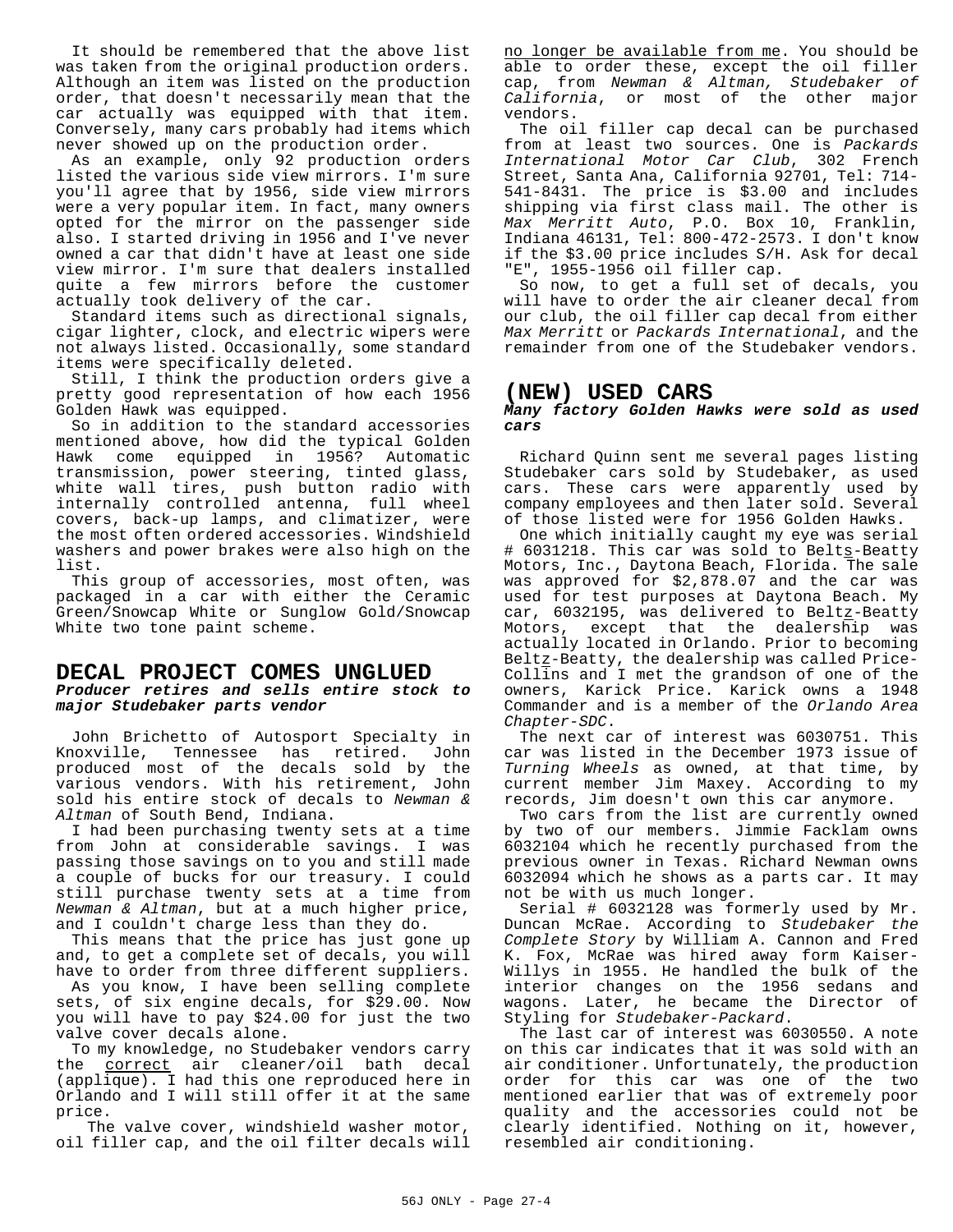#### **TRACKING MEMBERS**

#### *'No dues' policy does cause some problems*

One of the problems with not charging dues is that I don't hear from many members for several years. Consequently, members move or sell their car and I don't get the word. Just recently, I discovered that I've been sending a newsletter to a member's Kentucky address and he hasn't lived there since 1993. The newsletters never came back, so I wonder who has been getting them?

Our 4 month mailing schedule limits the number of times the post office will forward issues. I request forwarding and address correction, and pay a fee each time I receive a correction. Still, several members have moved and I didn't get the notice. This, of course, plays havoc with my records.

To keep track of those I haven't heard from for several years, I will send a registration form periodically. I only need to know your address and that you still own your car.

Those who do not return the form will be dropped from the roster and the whereabouts of their car(s) will be placed in the "location unknown" category. If you receive a form, please complete and return it promptly.

#### **56J STYLE DINNER IN SOUTH BEND** *Early dinner is planned for members attending the SDC International meet*

Our plans may change, but Anita and I should be in South Bend for the *Studebaker Drivers Club* International meet from Tuesday to Friday. I hope to set up a dinner on Wednesday June 25th, at *Bill Knapps* at 5:00 pm. The location is 222 N. Dixie Way, on US 33, 0.3 miles north of I-90 & I-80 exit 77. The phone number is 219-272-0370.

I will try to post something on the information board at the meet. This seems to be the best time so as to least interfere with any of the scheduled tours or meetings. *Bill Knapps* has indicated that they can accommodate our group, but I will need to give them a more accurate count before we arrive. We both made a concession as the restaurant agreed to give us separate checks, and I agreed that they could add a 15% gratuity.

This will be a social event, so I hope you will leave the tools at the motel and talk your spouse into joining in. *The first person to mention Golden Hawk, buys dinner*. Well, that might be stretching things a bit. I hope you will keep this date and time in mind if you are going to attend the meet.

We can also plan to gather around Bill & Lu Ladroga's, and any other, 1956 Golden Hawk on Thursday at the car show. This will be a great opportunity to compare notes and check out items that may be of interest. You might want to bring your camera and your note pad.

A similar gathering at the 1994 meet in Minnesota brought up the generator support arm question which in turn led me to produce the Authenticity Guide. I hope to see you there.

#### **HOOD INSULATOR**

*The underside insulator was apparently not located in the center*

Member Bill Ladroga called to ask about the location of the underside hood insulator. He stated that he was told that the insulator was placed offset to the passenger side.

Neither of my cars have the insulator any longer, but the outline was clearly present on one car. A brief inspection produced the following approximate measurements.

The insulator, at least on my car, was indeed about one foot from the driver side edge of the hood and about six inches from the passenger side edge. The front edge of the insulator was located about three inches to the rear of the leading edge of the raised hood area.

My only guess as to the offset would be to help cover the air cleaner/oil bath assembly which branched to the passenger side. The insulator would also help reduce the chance that the top of the air cleaner would rub against the underside of the hood.

Does anyone have an idea on this?

#### **FROM ZURICH, WITH LOVE** *Member ships family car to U.S.A from original destination in Europe*

*(NOTE: Member Philippe Hans of Lake Forest, Illinois began corresponding with me after seeing the story of my car and our club in the October issue of Turning Wheels. Philippe asked me to keep our exchanges confidential prior to this point, so I couldn't share them with you till now. I think his story is of special interest. What follows is a condensed version of our previous correspondence.)*

September 24, 1996 Your article on pages 22-23 in the October 1996 issue of *Turning Wheels* caught my attention.

I was born in New York City, but raised and educated in Switzerland, where my family still lives. Soon I hope to return, to the U.S.A. from Switzerland, my grandmother's 1956 Studebaker Golden Hawk. Its serial number is 6033057. As of now, the car's body and engine numbers are not known to me. My grandfather presented this car to my grandmother on the occasion of their 30th Wedding Anniversary. He purchased the Studebaker for 28,000 Swiss francs sometime in 1956 off a dealer's showroom floor in Zurich, Switzerland, where the car had originally been advertised for 39,000 Swiss francs, and later offered for sale at 34,000 Swiss francs. Unfortunately, l have not yet been able to secure the original bill of sale. The Studebaker received its Swiss road permit effective February 1, 1957. My grandfather passed on in 1972. That same year I drove the Studebaker for the first time myself, shortly after obtaining my Swiss drivers license. I immediately fell in love with the car and solemnly promised myself to make every attempt, in time, to return this beautiful piece of American heritage to the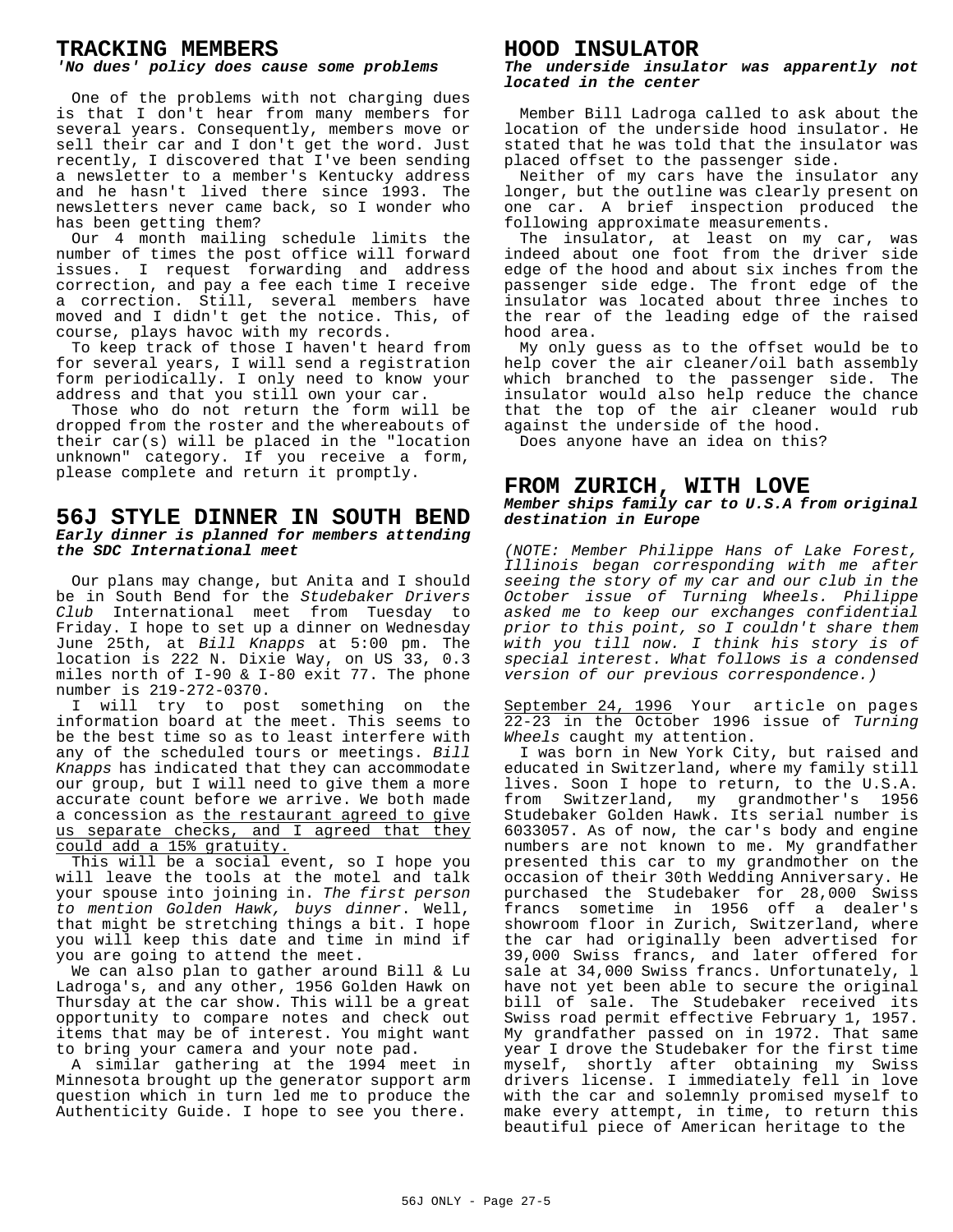land whence it originated from, the land of my own dreams. In 1973, the car was repainted all white with a black roof and some rust was removed from the chassis. I left Switzerland and returned to the U.S.A. permanently in 1976. My grandmother kept the car until she discontinued driving it herself in 1983. Thereafter, she permitted my younger brother to drive the Studebaker on weekends and for fun. My grandmother is still alive in Zurich at 88 years of age, but while mentally fit and quick as ever, she is now physically disabled.

The car has accumulated approximately 30,000 miles primarily in fair weather, in and around the city of Zurich. The Studebaker has always been garaged, privately maintained and remains in excellent overall condition, with all its original parts, including export accessories, such as a metric speedometer. I intend to repaint my grandmother's Golden Hawk using its original white/yellow color scheme once the car is back in the U.S.A., and generally restore it into original mint condition where needed. My brother notified me that the electric seat adjustment might need some attention also, and that the heating and cooling fan now operates only sporadically. I've also been told that the radio has not worked in years and that whitewall tires are no longer available in Switzerland. Meanwhile, I've joined the *Studebaker Drivers Club*, visited the *Studebaker National Museum* in south Bend, IN, purchased all the Studebaker books I could find and am in the process of gathering, through *Newman & Altman*, the documentation which is available regarding this specific car.

Please place me on your mailing list for *56J ONLY*. Please send me copies of any and all back issues you may have available of your newsletter, the *1956 Golden Hawk Authenticity Guide* and the *1956 Studebaker Golden Hawk Parts Catalog* referred to in the aforementioned article.

I admire the restoration work you've done in connection with your Golden Hawk. I've gazed at the picture of your car frequently since receiving the most recent issue of *Turning Wheels*. Your Golden Hawk is simply beautiful and you must enjoy it very much. Please accept my congratulations on a job exceedingly well done. What an inspiring story!

January 18, 1997 Thank you for your letters dated October 26 and November 14, 1996. I received your excellent *1956 Studebaker Golden Hawk Authenticity Guide* in good order and found the information therein contained useful.

The export data you included in your Authenticity Guide enabled me to determine that, (i) only 0.81% of total 56J production was exported to Switzerland; (ii) my 56J #6033057 was the model year's final Golden Hawk exported to that country; and (iii) Switzerland's three foremost Studebaker dealerships were apparently located in Lausanne, servicing the country's French speaking population, in Zurich for the German speaking clientele, and in Lugano, for the Italian speaking Swiss market. The color photos in your Authenticity Guide are very helpful. Pursuant to the equipment data you list in your Guide, I became aware that my 56J is among only 8.5% of total production equipped with power seats, among 3.5% of production equipped with metric speedometer, among 1.4% fitted with 8.25:1 cylinder heads, among 1.7% that feature a luggage lite (NOTE: This is the spelling used on the production orders.) and one 56J of the less than 1% of total production that received a hand brake warning light signal kit.

Meanwhile, I've obtained some additional prints of my car, using a negative which was created based on an old print dating back to 1973. But the car looks essentially the same today. I've enclosed a copy for your enjoyment.

I am now commencing the process of shipping my 56J from Zurich to Chicago, Illinois, by sea in a closed container. I plan to title and license the vehicle in the state of Illinois, preliminarily overhaul the engine, service the car's vital systems and perhaps even re-paint it in accordance with the original P5636 paint scheme (17.7% of production) in preparation for the June Studebaker meet in South Bend, Indiana which I plan to attend.

Thank you for your guidance and all your outstanding work in connection with the 1956 Studebaker Golden Hawk.

April 7, 1997 1 am pleased to inform you that my 56J was picked up in Zurich, Switzerland, by a Swiss freight forwarder on February 18, 1997, and shipped in a closed and sealed 20' container via Antwerp, Belgium, and Baltimore, to the U.S. Customs facility in Chicago and from there to the U.S. freight forwarder's yard in Elk Grove Village, Illinois. I was personally present as the container's seal was cut in Elk Grove Village on a very sunny and warm March 26, 1997. Following removal of the wheel retainers, I started the car without problems and backed out of the container into the freight forwarder's warehouse and from there onto the parking lot. By that time I had already applied for and received an Illinois vehicle title and vehicle insurance. I was, therefore, able to drive my Studebaker to my home in Lake Forest without any problems. The car has 25,089 original miles and still smells new on the inside.

Enclosed are a few photos for your enjoyment.

I've had to refill some transmission oil and the power seats and dashboard clock don't work, but otherwise everything's fine. However, I'm unable to locate the fuses. I've read that they are located "behind the dash board". Where precisely are they and what do they look like? Also, I'd like to order new tires featuring wide white sidewalls. Any tips? I've decided to wait with repainting the car because the paint on my 56J looks so new. Thank you for your help.

**NOTE:** If Philippe does bring his car to South Bend, it should make for quite an interesting display. I have never seen an export 1956 Golden Hawk and, other than the paint, Philippe's appears to be quite original with some rare and unusual options.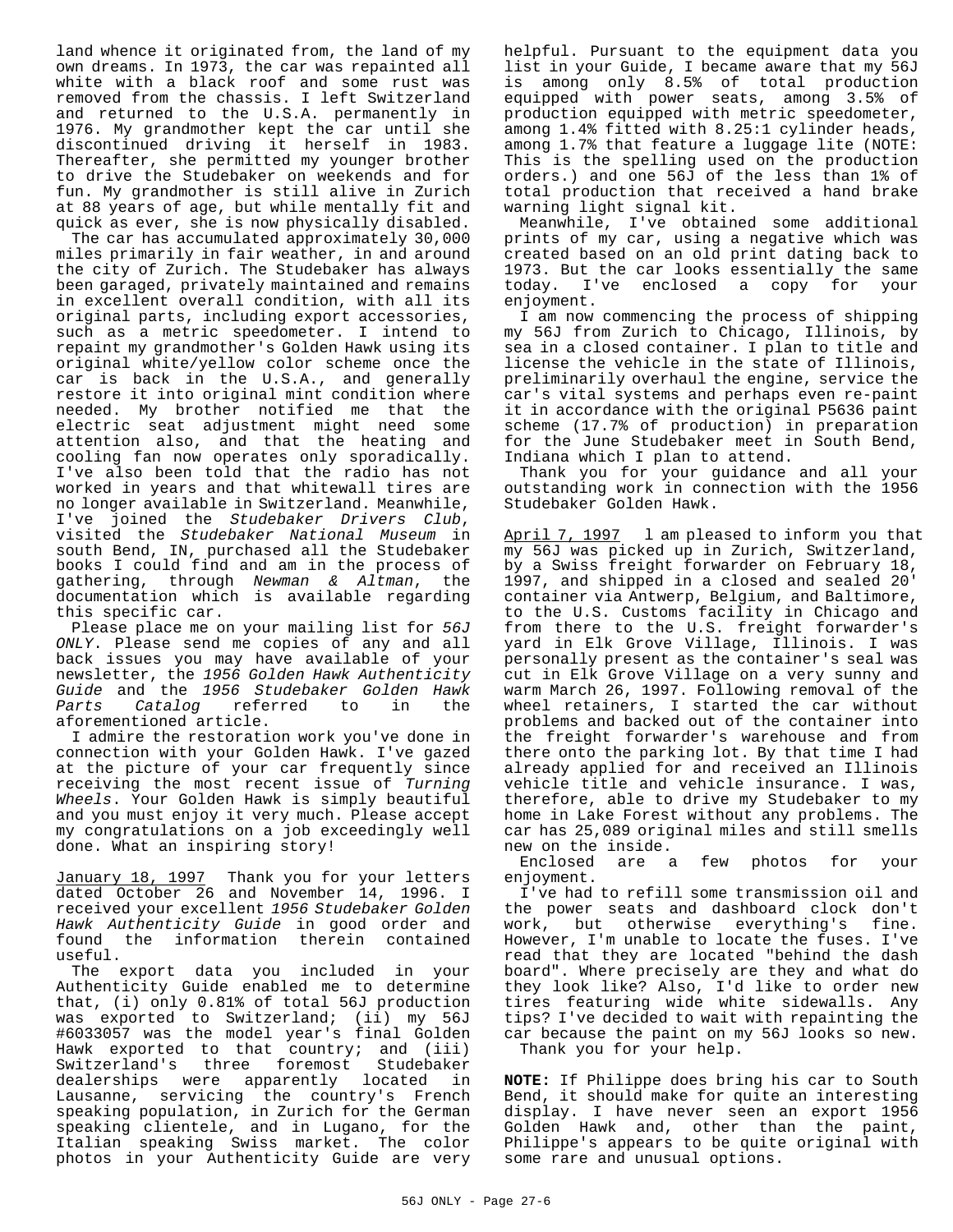#### **THE MAILBAG**

*Letters are always welcome. If you need help or can offer advice, share it with the membership.*

*(Edited as required.)*



#### **CLIFFORD GINTER**

March 11, 1997

Enclosed is a check for a copy of the *1956 Studebaker Golden Hawk Authenticity Guide*.

Have you published 26 issues? I'm missing 16-19. Suspect my cousin has these as he has the car at the present time.

He is getting the transmission worked on for me. Will only go forward. Supposed to drive to Philadelphia area and pick it up next month. When I get it back, I'll fill out the form you requested back in 1994.

Still has the original paint, Ceramic Green/Snowcap White. As far as I know, everything is as it was shipped. I'm the third owner. My father-in-law was the second. Never did have a radio.

I had it up to 105 one night on Route 202 near Flemington, New Jersey back in the late 1950s. Then my senses came back. State troopers can go that fast too.

Just what does a "California car" mean as cited in the third ad on page 26-9? Drove through Gainesville Florida in January. Should have stopped at *Stephen Allen's Auto* to see if he has a wheel. Now I have to write to him.

#### **RICHARD KAUFMANN TUCSON ARIZONA** March 9, 1997

Well, I'm finally on the road. Still got a list of things to do someday but may have to retire to get them done.

The Carter carb was the last major item giving me a problem. You had info on a replacement carb in an old issue but I still had to get into it a little deeper before installing a non-original unit. The original Carter WCFB must have been one of the first performance 4 barrel carbs and was kind of complicated with a lot of parts.

Figured the first thing to do was take it apart but only after getting a new gasket kit. Amazingly, I called a NAPA store nearby and they had it in stock! I wondered just how many they can move in a year since no cars used this carb after 1962.

Took it apart, cleaned it good, replaced all the parts I could, and it did not run any better. To add to my problems, a previous owner must have done a lot of tinkering. Extra grooves were cut into the lower flanges to let bypass air into the secondary ports and the cross feed fuel channel had a rag stuffed into it. Still had the flat spots above 2500 rpm. Figuring it was above my skills, I sent the car over to the local speed shop for their expertise. After 3 weeks, still no improvement. Their suggestion, try a new carb or update with a better design.

Started looking into the Carter AFB unit as suggested in the newsletter. Called the local rebuild shops and junk yards for an AFB. No luck. The hot rod boys agreed that the AFB is a real good unit and in plentiful supply new for about \$250. I was just not able to find a used unit so after dragging my heals, went for it. Actually had to do some more research. With a lot of help at the speed shop, they suggested a 625 CFM unit with an electric choke, part no. 9635. Also, the bottom butterflies will hit the mounting manifold ports unless you add an adapter flange, p/n 2064. I got the parts for about \$253 total, by calling around the different speed shops.

The new carb was beautiful, chrome plating and all. It looked familiar. I went to the back of the shop where I keep parts for my '48 Lincoln with a '64 Lincoln 430 CI engine. There on the shelf were 2 spare Lincoln carbs. Wouldn't you know it they were AFB units. Decision time. I could start all over again, take one apart, rebuild it, etc, etc. I went first class. I installed the new unit and it works beautifully. Had to hook up the electric choke to a key power supply. Now I can floor it and get to top RPM with absolutely no hesitations. I guess every car can get a new part every once in a while without getting spoiled.

Now for the front oil seal. I had the pan off to check out the oil pump and bearings. It is some work to get the pan off and back on so I was happy when it was done. Now that I am running the car more frequently, the front crank oil seal is leaking. The good book says the only way to replace the seal is to remove the front timing gear cover. Problem is they say you have to remove the oil pan to do it. And the parts book does not seem to have a part number in it for the seal, only a washer, P/N 6489724. has anyone out their figured this out or come up with a better way of sealing this weeping?

Kind of fun to drive around and have anyone driving an older car toot their horn and wave at me. Naturally I have to respond in kind. And just everybody has to tell me about their family Studebaker stories. Enclosed are a few dollars to help with your costs. Keep it up.

#### **BILL LADROGA HOLDEN MASSACHUSETTS** April 4, 1997

My parts dealer told me that the Dayco generator and fan belt numbers in the interchange list are incorrect. The generator belt is Dayco 15570, not 155701, and the fan belt should be Dayco 15550 and not 155501.

I replaced my voltage regulator because it was the wrong one. The Hawk regulators are mounted vertically, with two mounting bolts inboard and one outboard in the flanges along the long edge of the regulator. The one that was in the car was mounted horizontally with only two mounting bolts in flanges that were along the short edges. The armature, field and battery terminals were all on one side too. The auto parts store gave me a Filko VRA362HD as a substitute since they didn't have an Echlin VR206. It mounts just like the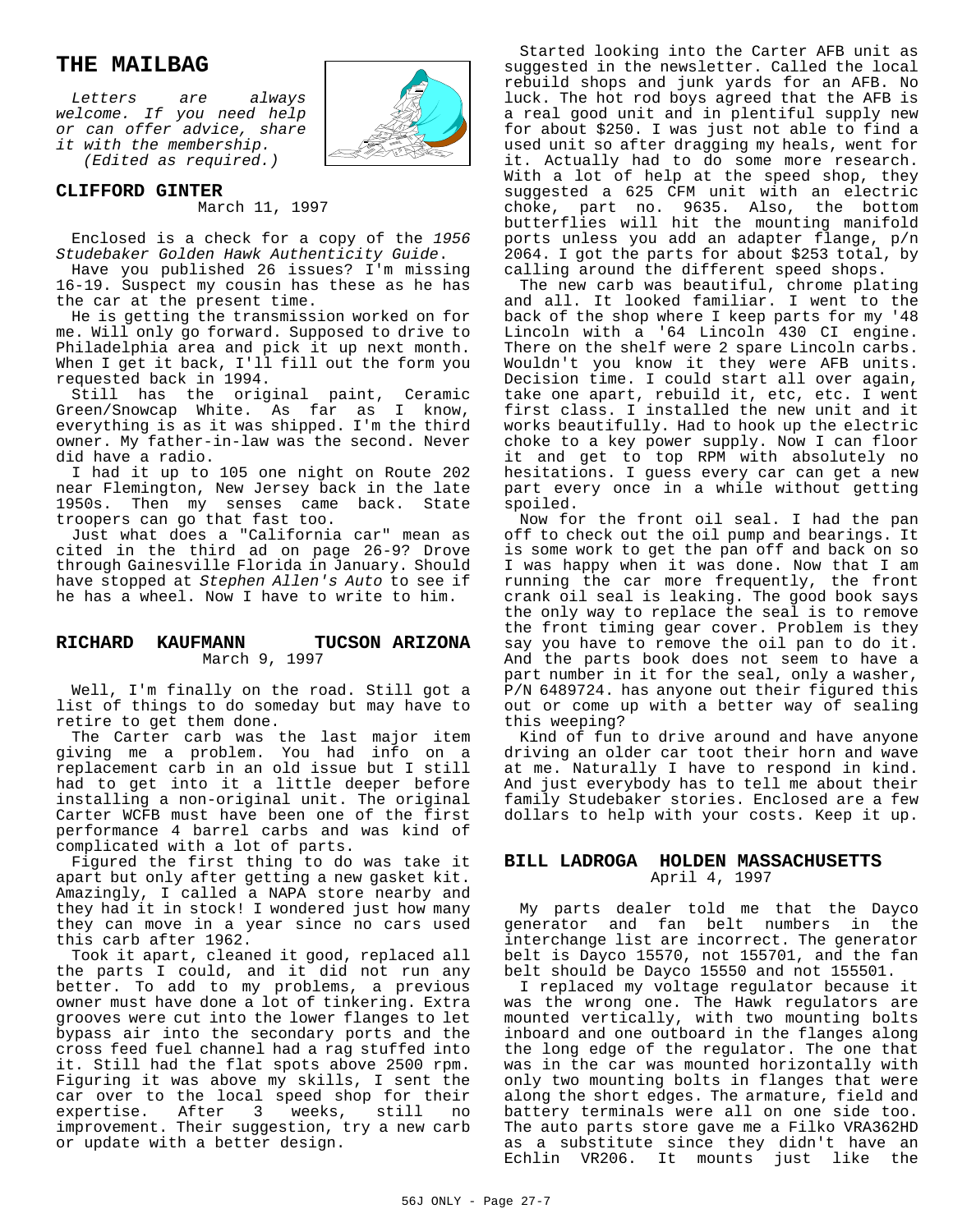original. The armature and field terminals are inboard and the battery terminal is outboard. You might want to add the Filko number to the interchange list.

We're getting the Hawk ready for the drive to South Bend. I've changed several things to make the car road worthy for the over 1,000 mile one-way trip. I'm going to bring a "CARE package" with points, condenser, rotor, distributor cap, spare fuel pump, spare water pump, etc., just in case. We're driving with a caravan of Stude owners from New Hampshire and Vermont since not many of our Ocean Bay Chapter members seem to be going.

In the process of getting the car ready with new belts, hoses and anti-freeze, I found another part interchange for your listing. The thermostat is available from Standt, part number 45356 for a 160° F. Standt doesn't make a 170° F model, but there is a 180° F model available. If we're going to be crossing the Mid-West in the middle of June, I figured I better put in the 160° F thermostat.

I've been in contact with Ross Ball from Lorena, Texas. He sent me photos of his Midnight black 56J and I sent him photos of my car. Ross said he found the MoPar part number for 15" x 6-1/2" rims, 4238040, which fit 1979 to 1984 Chrysler products. I think my last report to you might have been in error. If it's not too late, you might make a correction in the next newsletter. Ross's photos of his original interior seems to me that he has the optional all-vinyl white and red (8445 WRD) and not white and Tangerine (8450 WT) as I first thought. The Tangerine interior was not an option on Midnight black cars (although I suppose for a price, Studebaker was not above putting in anything you wanted) and Tangerine was more "orangey" than his interior. He didn't mention whether or not he had a production order verification of exactly what interior was installed

That's all the news for now. We hope to see you in South Bend. We'll be arriving on Monday the 23rd of June and staying through Friday night, the 27th.

#### **DAVE FREEBERG OMAHA NEBRASKA** April 16, 1997

I noted in the April 17th edition of *Old Cars Weekly* that you received the *Golden Quill* award for the *56J ONLY* newsletter. I would like to add my personal congratulations on an excellent effort on your part.

The 56J newsletter has been very helpful to me in the restoration of our 56 Hawk. I am sure I will use the 56J book many more times before I am done.

*(NOTE: I don't usually get caught up in awards, but I have to admit, it was quite a thrill and totally unexpected. I've never received a newsletter award before. I'll always be proud of winning the Golden Quill award. Still, it is comments like Dave's which really mean the most to me, since that is the real purpose for all this. Thank you Dave, and thanks to all of you who have submitted information for these pages.)*

#### **RICHARD HACKERD LAFAYETTE INDIANA** April 27, 1997

I am writing to comment on the 1956 Golden Hawk paint colors in the October 1996 newsletter. You mentioned a color scheme of Midnight Black and Romany Red. The car in question was serial no. 6032714 and you weren't sure if it was black over red or red over black. I'm not sure either, but I have been restoring one that has that color combination.

When I got the car, it was painted all white. I started sanding through the white paint in various places and found out that someone had just painted over the original paint scheme. Underneath the white paint, the top and the body below the trim line were red. The hood, trunk , fins, and above the side trim were black. The rims still had red paint on them as did the area behind the air scoops. The deck where the back-up lights mount was red.

The ribbed section of the deck lid, which I felt should be red, was actually black. I hand sanded through this section and never found red. Would you agree this section should have been red?

I ordered a production order copy from *Newman & Altman* and it showed the color as P5631 Romany/Midnight with trim T8447 CR Vinyl 342. I Wasn't sure if I wanted to put it back to this original color scheme. I thought it might be something I wouldn't like, odd or gaudy looking.

It is ready for painting and after reading your article about one car that had this or reverse combination, I figured why not. This may be the only 56 GH with this combination of two tone color. If I don't like it, I guess I could always change it. I would like to keep it as close to original as possible.

Keep up the good work. I enjoy your newsletter. I know it has to be a labor of love for 56 GH's for you to do this.

#### **JOHN W. RAISES PLATTSMOUTH NEBRASKA** May 9, 1997

I have enclosed a printed list of items, 56 Golden Hawk and Packard parts, that I have for sale. Please put those you feel applicable in the "56J Only" under the for sale ads. Also enclosed is a disk on my complete list of goodies that I'm trying to sell before we move to the Orlando area next spring. On the list is a large brochure for the 56 Hawks you or someone in the club may want. *(NOTE: John's list was too extensive to list in this issue. If you are interested, you can write or call him at 402-298-8357.)*

I'm also selling a 1963 GT Hawk that I purchased years ago from the widow of a fellow S.D.C. friend's widow. It has a 1963 Avanti R-2 I rebuilt & installed. The car has no rust and never been driven in the snow or salt. It has a black interior, red exterior, radio, heater, power steering, full dash, day/night mirror, thick sun visors, dual exhaust. The engine has less than 10,000 on a complete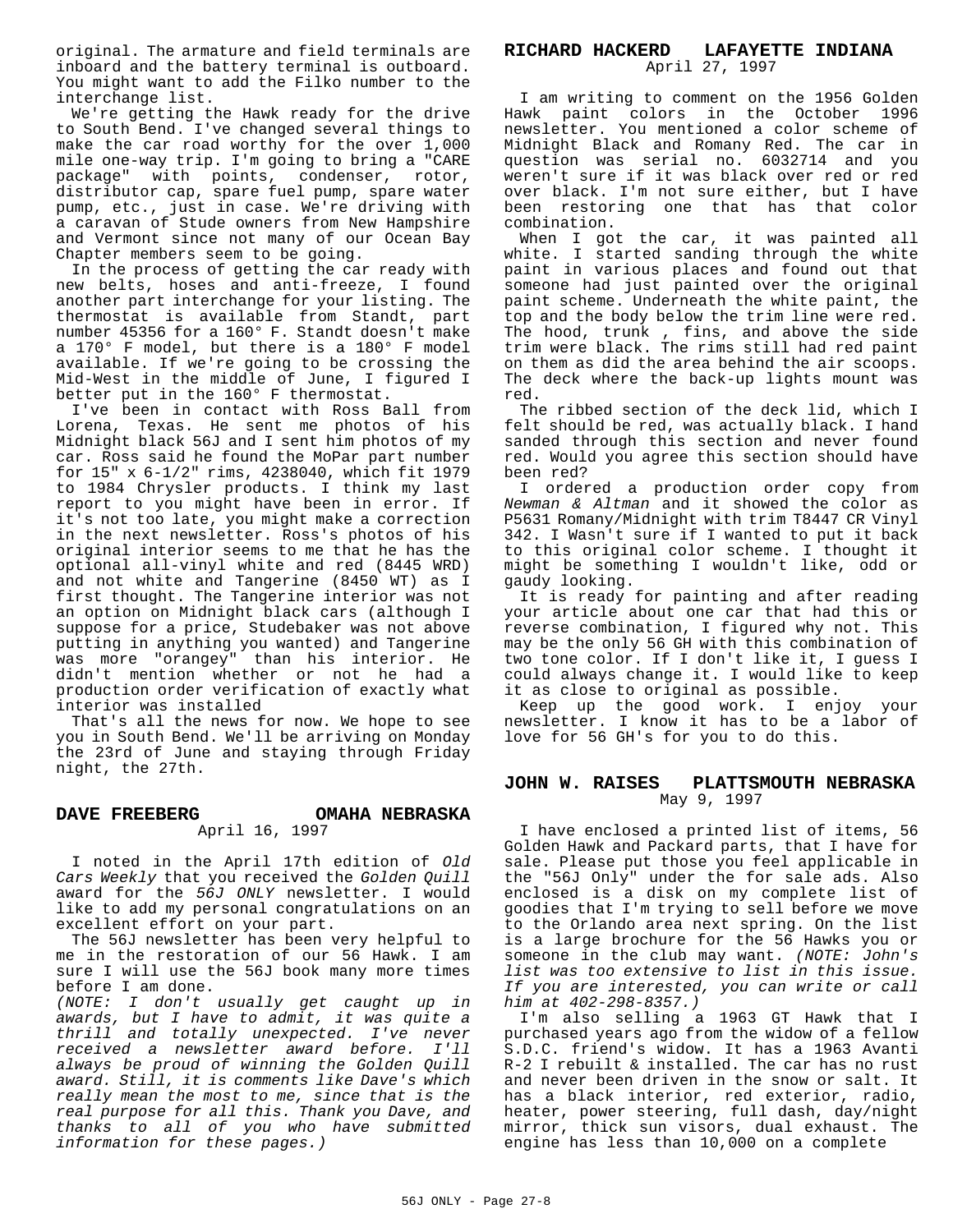machine shop (Studebaker pro) rebuild. The chrome, weather stripping, interior, brakes, axle bearings, steering, and suspension have been through the last 20 years. It has a new windshield. I'm asking \$8000.00, best offer.

#### **HERE WE GROW AGAIN**

Please update your rosters as we welcome the following members. If you move, please remember me when you send out your change of address forms.

- 249 Tom Vanscoyoc 2237 Old Washington Rd. Westminster, Maryland 21157
- 250 Bill LaBelle 1714 Rt. 173 Spring Grove, Illinois 60081
- 251 Charles Crowley 6504 W. 53rd Spokane, Washington 99204
- 252 Jim Burdick 5440 Kates Dr. Colorado Springs, Colorado 80919

**NOTICE:** In lieu of dues, and to help keep my records correct, registration forms will be mailed out periodically to members who haven't been heard from for several years. If you receive one, please complete and mail it at once or you will be dropped from the mailing list.

## *WHEEL ESTATE FOR SALE*

Due to our infrequent printing schedule, many ads may be quite old. The only way I know if an item is bought or sold is if one of the parties reports the transaction.

**1956 Golden Hawk** 352 Packard, 3SP/OD, PW/PB/PS/, Power seat, running gear completely gone through, new radiator/water pump, so many new parts too numerous to list. All chrome present, only needs paint and upholstery. 12K invested, asking \$6500. John Turner, P.O. Box 658, Welches Oregon 97067, Tel: 503-622-3855.

**1956 Golden Hawk**, Jade Green/White, 352 engine, 3 speed/OD, Original interior (fair), wire caps, condition 3 (a 20 footer) Ron Johnson, 2625 Skokie Dr, Rockford Illinois 61108.

**ENGINE WITH 3 SPEED/OVERDRIVE** came from a 1956 Golden Hawk, good running condition when stored, Joe Moser, HC 61 Box 23, Calico Rock, Arkansas, 501-297-8907.

**NOS RIGHT 56J REAR FIBERGLASS FIN** for sale, John Brichetto, P. O. Box 9553, Knoxville Tn 37940-0553.

**PARTS**: 1956 trunk lid good condition \$300, original gasket set for 352 engine \$35, rear bumper \$20, total \$355 plus shipping and packaging. James McKnight, 11810 W. 65th St., Sapulpa Oklahoma 74066, 918-227-2539.

Leather hood hold down belts. Save those hoods! Still \$25.00. Transmission dipstick gaskets, free with a SASE. Brent Hagen, 6220 S. E. 55th, Portland Oregon 97206-6800, 503- 771-0604

**NEW & USED** Studebaker & Packard parts. Mechanical, electrical, & trim. Large stock of Packard engine/transmission parts. Stephen Allen's Auto, 529 N. W. 58th Street, Gainesville, Florida 32607, 904-454-7200, 800- 532-1236 (orders only please)

#### *WANTED*

I would like to buy a 1956 Studebaker Golden Hawk in Doeskin/Mocha color, preferably totally restored. Jerry Barber, 810 Hudson Road, Greenville, SC 29615. Call me during business hours at 888-292-0074 or during the evening and weekends at 888-288-7521.

Wanted: 1956 Golden Hawk in good condition with original engine and 3 speed overdrive transmission. Tom Aylward, 3722 Shady Lane, Sandusky, Ohio 44870, 419-627-2904.

Wanted: frame side bracket for the shift bellcrank for Ultramatic (1539851 - bracket, ... outer support). Gary Capwell 698 Thompson Av. N.E., Salem, Oregon 97301, 503-378-0161.

## **56J CLUB ITEMS**

*100% OF THE PROCEEDS GO TO HELP MAINTAIN CLUB*

#### **MANUALS**

**1956 STUDEBAKER GOLDEN HAWK PARTS CATALOG.** Taken from the 1953-58 Body Parts and the 1955-58 Chassis Parts Catalogs, Catalog contains only 1956 Golden Hawk parts and illustrations. 320 pages of specifications, illustrations, parts lists,



alphabetic index, numeric index, plus separate lists for service bulletins, utility items, and accessory codes. The complete catalog is 3 hole punched and comes in a loose leaf

**folder with a color cover insert \$25.00.**<br>1956 STUDEBAKER GOLDEN HAWK **1956 STUDEBAKER GOLDEN HAWK AUTHENTICITY GUIDE.** Most of the peculiarities are documented in this guide with 30 photos and all decals shown. The guide is divided into sections covering the engine, exterior, interior, trunk, paint and accessories.  $$12.00$ 



#### **CLUB ROSTERS** (send SASE)

#### **DECAL-APPLIQUE/TAGS/PATCH**

**AIR CLEANER/OIL BATH** , yellow/black \$ 4.00 ea. GENERATOR FIELD TERMINAL TAG, red \$ 1.50 ea.<br>TACHOMETER SENDING UNIT TAG, red \$ 3.00 ea. TACHOMETER SENDING UNIT TAG, red **PATCH** 4-1/2" x 2-1/2" Can be sewn or glued to a cap or shirt. Red on white background. \$3.50 (Please include SASE for these items).



#### *Make checks payable to Frank Ambrogio.*.